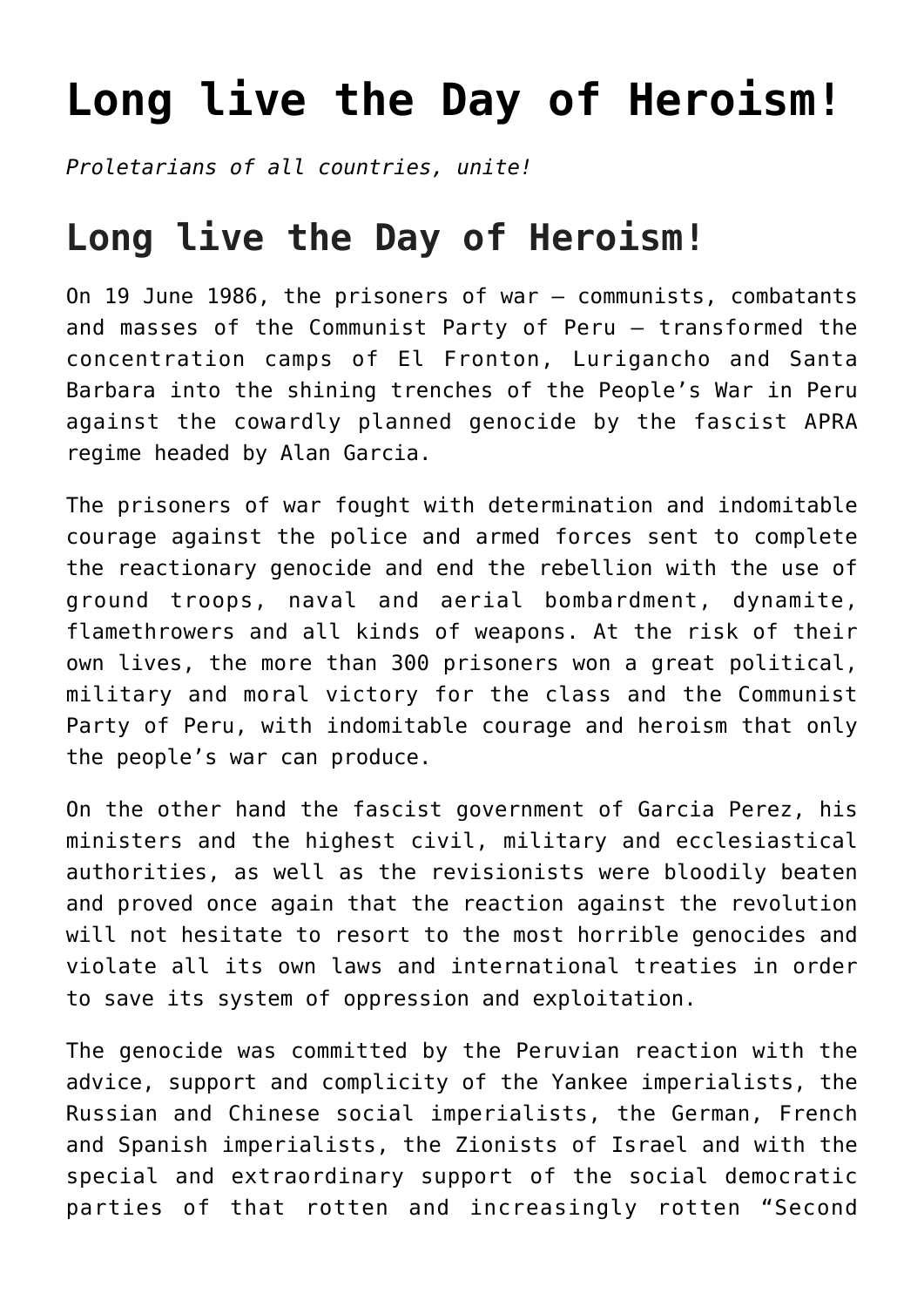International" headed by Willi Brandt, which was celebrating one of its international conferences in Lima these days. These wretches were once again the bloodthirsty chain dogs fed with the blood of communists and revolutionaries, as in January 1919 in Germany with the murder of Rosa Luxemburg, Karl Liebknecht and other communists loved by the people and the international proletariat. But as the experience of the world revolution and the Peruvian one shows: Blood cannot drown the revolution, it nourishes it.

What does the day of heroism give us?

Morale and freedom. An invincible morale, as a result of the embodiment of the ideology of the international proletariat – today Marxism-Leninism-Maoism, mainly Maoism, with the universal contributions of Chairman Gonzalo. No matter how deep and dark the dungeons, no matter how heavy the chains, this proletarian morale shatters them.

The shed blood of the heroes testifies that and how insight into necessity is real freedom and how by handling this, our freedom, reality can and will be changed, how the impossible becomes possible, how we can and will conquer the heavens.

This freedom is diametrically opposed to the bourgeoisie, which knows nothing higher than individual need, one's own ego, at the centre of which must be personal existence as a basic requirement. This break with the old is decisive.

The new must assert itself, in us, in the communists, in those who have sworn to unhinge this world, who will bury this old society and build the new society. That is why the day of heroism is of such immense importance to us. Obviously, in the people's wars being waged today by Communist Parties, in Peru, in India, in Turkey and in the Philippines, where every day Communists and masses are giving their lives in struggle, even more so where new people's wars are being launched, where Communist parties and organisations are already waging armed